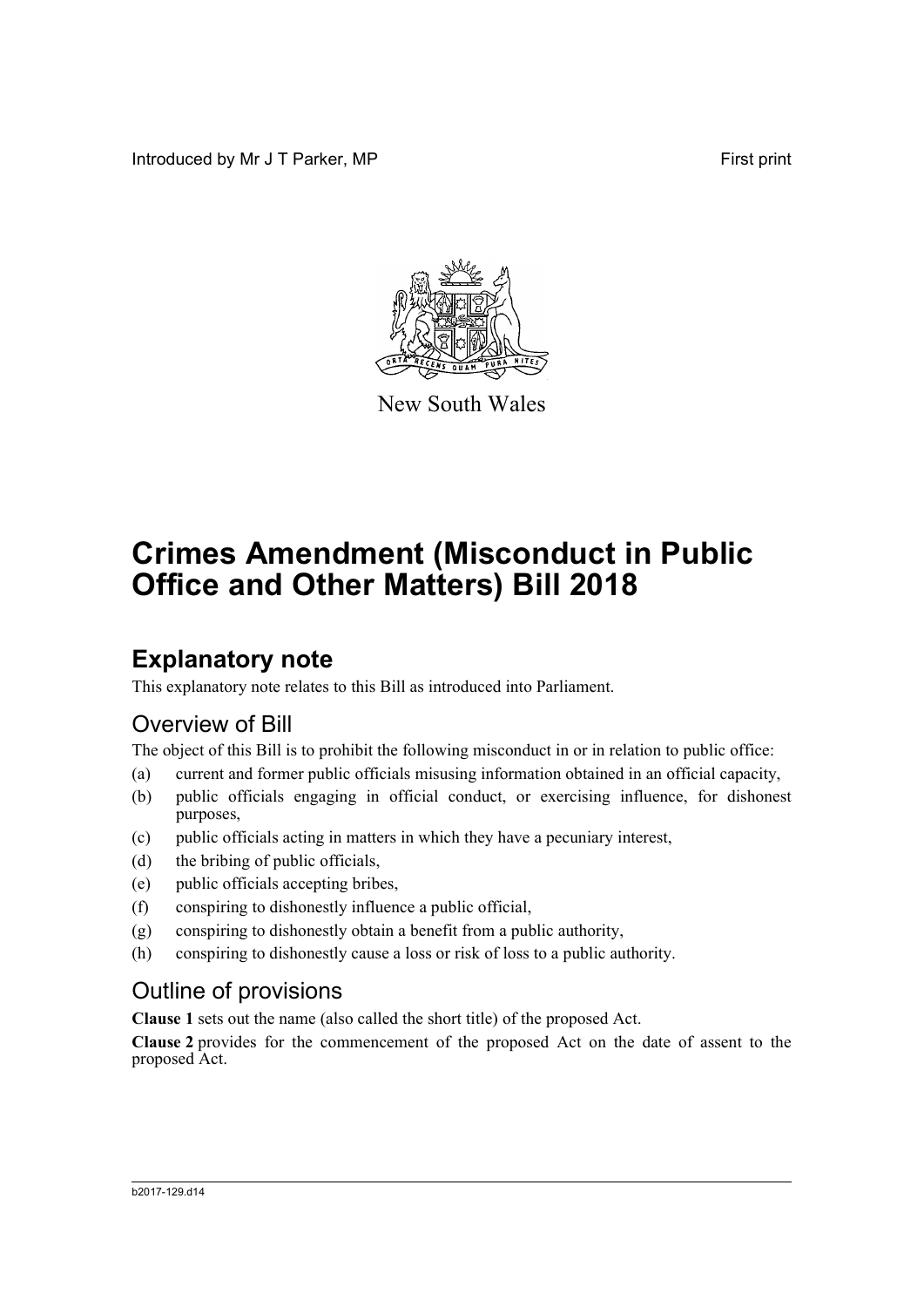### **Schedule 1 Amendment of Crimes Act 1900 No 40**

**Schedule 1** inserts the following provisions in the *Crimes Act 1900* in proposed Part 4AF:

#### **Proposed section 215** defines *public official*.

**Proposed section 216** makes it an indictable offence for a public official or former public official to use information obtained in the person's capacity as a public official with the intention of dishonestly obtaining a benefit for any person (including the public official) or dishonestly causing a detriment to another person. The maximum penalty is imprisonment for 7 years.

**Proposed section 217** makes it an indictable offence:

- (a) for a public official to engage in official conduct with the intention of dishonestly obtaining a benefit for any person or dishonestly causing a detriment to another person, or
- (b) for a public official to exercise influence as a public official with the intention of dishonestly obtaining a benefit for any person or dishonestly causing a detriment to another person.

In each case, the maximum penalty is imprisonment for 7 years.

**Proposed section 218** makes it an indictable offence for a public official to deal with matters in an official capacity if the public official has a pecuniary interest in the matters. The maximum penalty is imprisonment for 7 years.

**Proposed section 219** makes it an indictable offence to bribe a public official. The maximum penalty is imprisonment for 7 years.

**Proposed section 220** makes it an indictable offence for a public official to receive a bribe. The maximum penalty is imprisonment for 7 years.

**Proposed section 221** makes it an indictable offence to conspire with another person with the intention of dishonestly influencing a public official in the exercise of the official's duties as a public official. The maximum penalty is imprisonment for 7 years.

**Proposed section 222** makes it an indictable offence to conspire with another person with the intention of dishonestly obtaining a gain from, or causing a loss or substantial risk of loss to, a public authority. In each case, the maximum penalty is imprisonment for 7 years.

**Proposed section 223** provides that the proposed Part is in addition to, and does not derogate from, other existing offences about corrupt practices.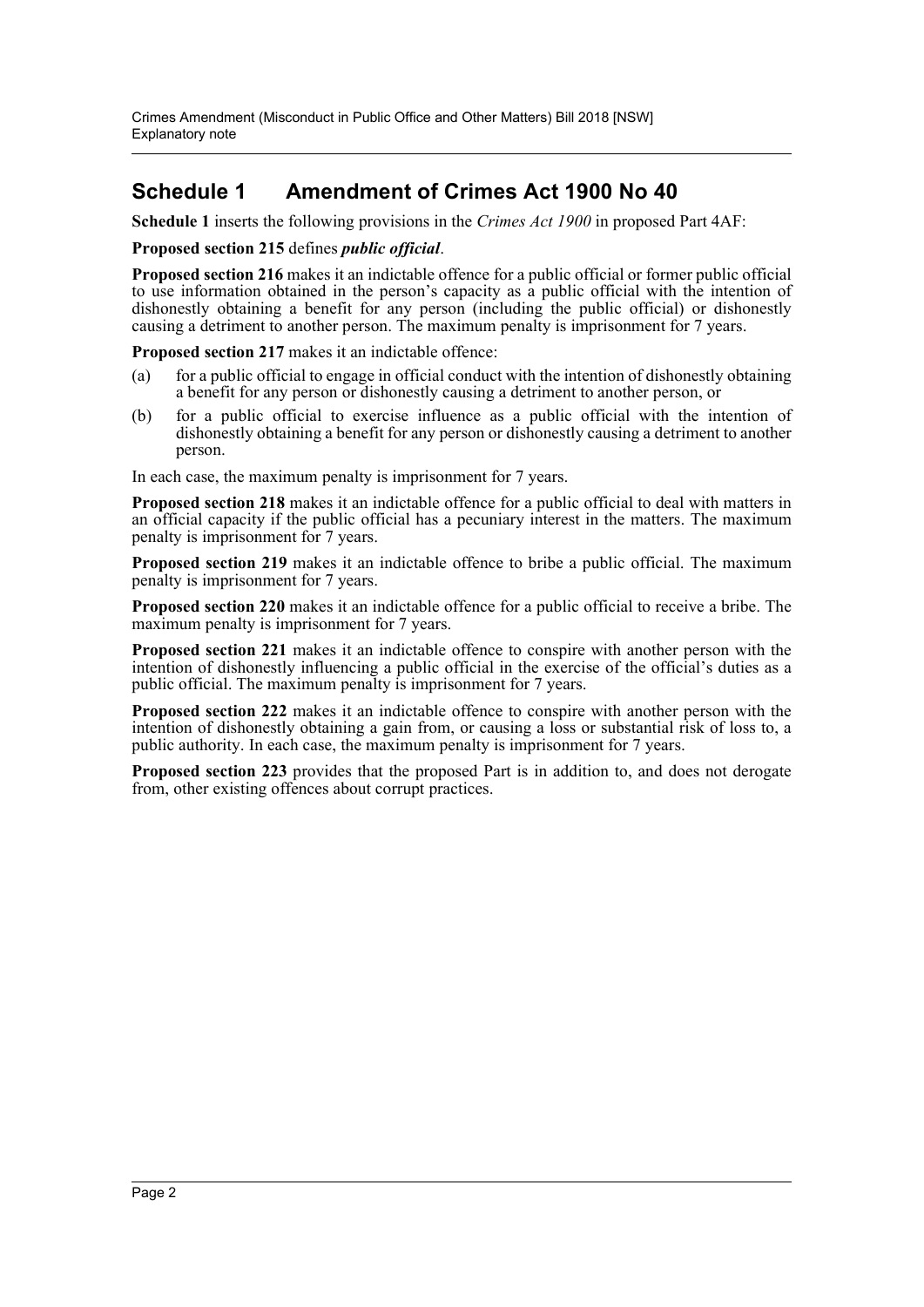Introduced by Mr J T Parker, MP First print



New South Wales

# **Crimes Amendment (Misconduct in Public Office and Other Matters) Bill 2018**

## **Contents**

|                   |                                    | Page |
|-------------------|------------------------------------|------|
|                   | Name of Act                        |      |
|                   | 2 Commencement                     |      |
| <b>Schedule 1</b> | Amendment of Crimes Act 1900 No 40 |      |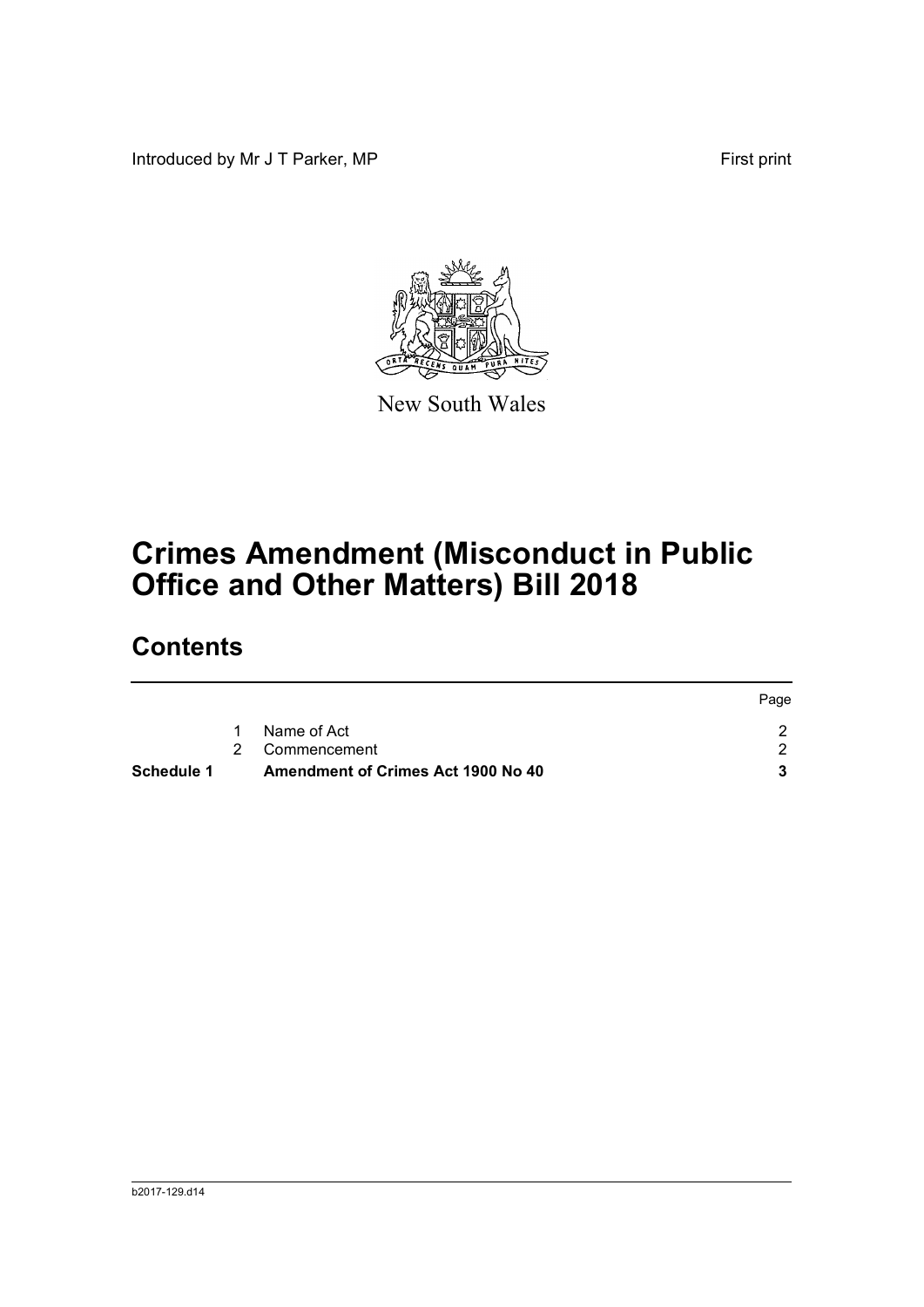

New South Wales

## **Crimes Amendment (Misconduct in Public Office and Other Matters) Bill 2018**

No , 2018

#### **A Bill for**

An Act to amend the *Crimes Act 1900* to prohibit misconduct by or in relation to public officials.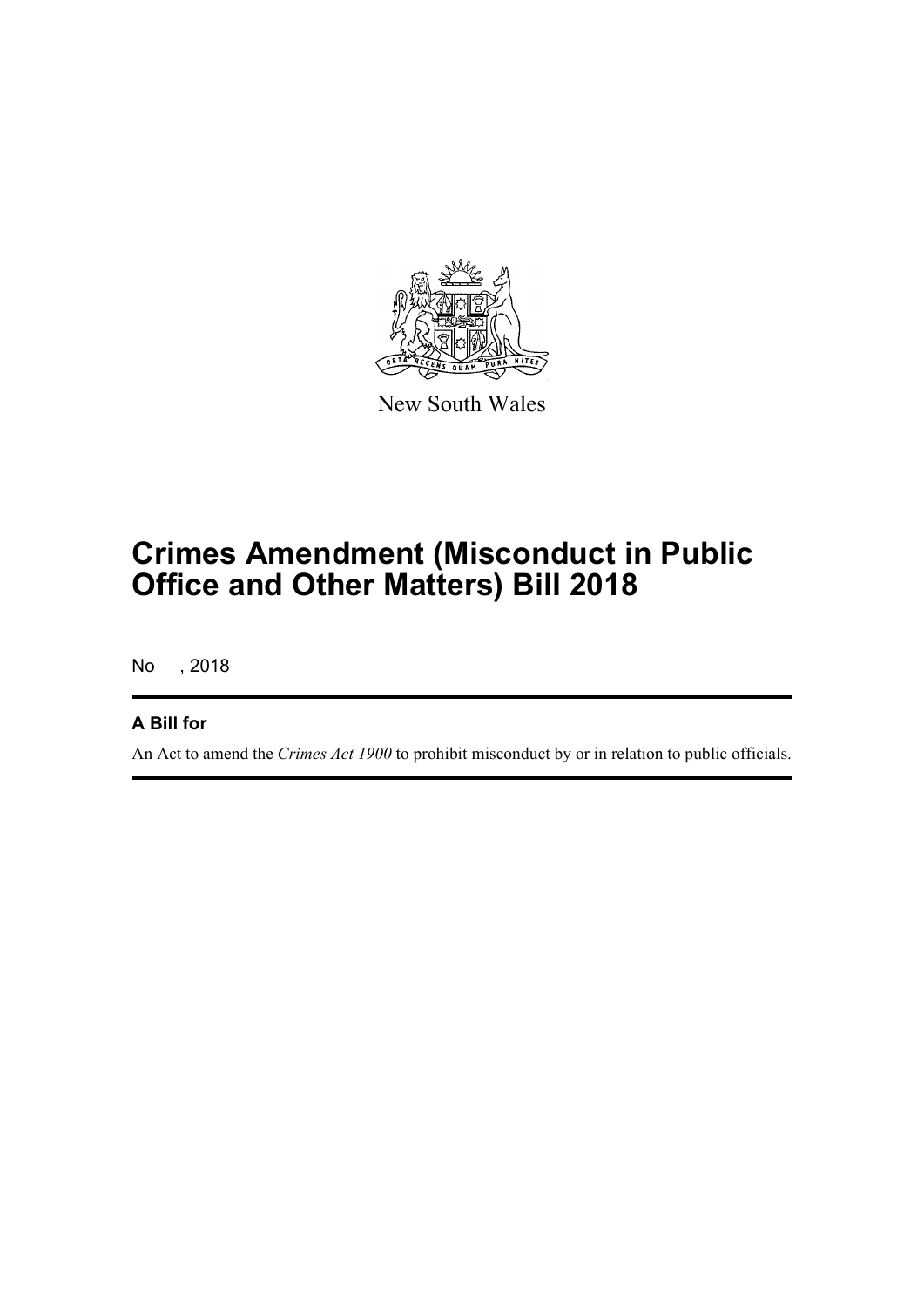<span id="page-4-1"></span><span id="page-4-0"></span>

| The Legislature of New South Wales enacts:                                                    |        |
|-----------------------------------------------------------------------------------------------|--------|
| Name of Act                                                                                   | 2      |
| This Act is the Crimes Amendment (Misconduct in Public Office and Other Matters)<br>Act 2018. | 3<br>4 |
| Commencement                                                                                  | 5      |
| This Act commences on the date of assent to this Act.                                         | 6      |
|                                                                                               |        |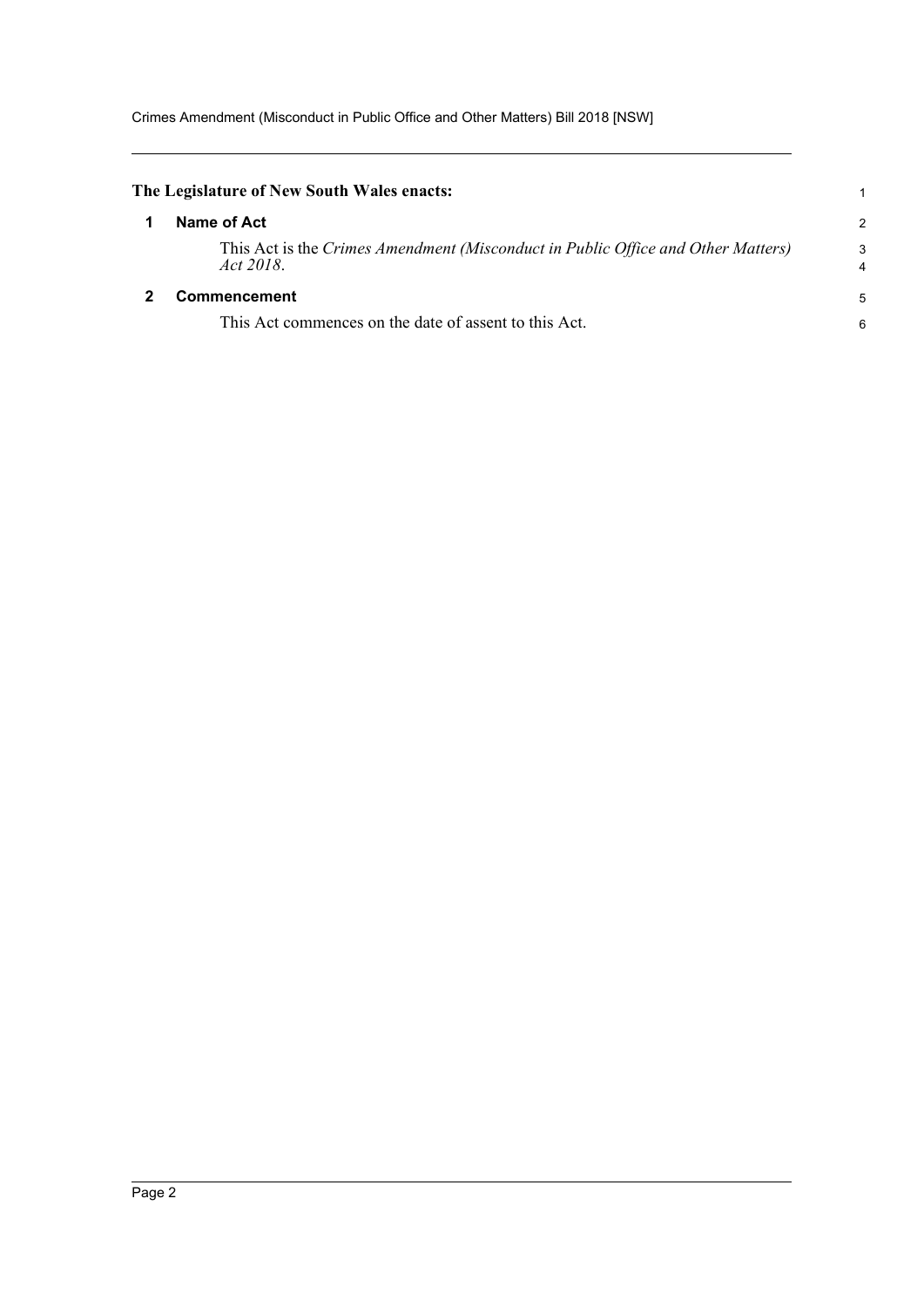<span id="page-5-0"></span>

| <b>Schedule 1</b> |                                                           | <b>Amendment of Crimes Act 1900 No 40</b>                                                                                                                                                                                                                                                                                                                  |                              |  |  |
|-------------------|-----------------------------------------------------------|------------------------------------------------------------------------------------------------------------------------------------------------------------------------------------------------------------------------------------------------------------------------------------------------------------------------------------------------------------|------------------------------|--|--|
|                   | Part 4AF                                                  |                                                                                                                                                                                                                                                                                                                                                            | $\boldsymbol{2}$             |  |  |
|                   |                                                           | <b>Insert after Part 4AE:</b>                                                                                                                                                                                                                                                                                                                              | 3                            |  |  |
|                   |                                                           |                                                                                                                                                                                                                                                                                                                                                            | 4                            |  |  |
|                   | Part 4AF Offences relating to misconduct in public office |                                                                                                                                                                                                                                                                                                                                                            |                              |  |  |
| 215               |                                                           | Meaning of "public official"                                                                                                                                                                                                                                                                                                                               | 5                            |  |  |
|                   |                                                           | In this Part:                                                                                                                                                                                                                                                                                                                                              | 6                            |  |  |
|                   |                                                           | <i>public official</i> means an individual having public official functions or acting<br>in a public official capacity, and includes any of the following:                                                                                                                                                                                                 | $\overline{7}$<br>8          |  |  |
|                   |                                                           | a person employed in a Public Service agency or any other government<br>(a)<br>sector agency within the meaning of the Government Sector<br>Employment Act 2013,                                                                                                                                                                                           | $\boldsymbol{9}$<br>10<br>11 |  |  |
|                   |                                                           | a person who performs work for the Crown under a contract for<br>(b)<br>services,                                                                                                                                                                                                                                                                          | 12<br>13                     |  |  |
|                   |                                                           | a person who holds or performs the duties of an office established by a<br>(c)<br>law of the State,                                                                                                                                                                                                                                                        | 14<br>15                     |  |  |
|                   |                                                           | a person who is otherwise in the service of the Crown,<br>(d)                                                                                                                                                                                                                                                                                              | 16                           |  |  |
|                   |                                                           | a judicial officer within the meaning of the <i>Judicial Officers Act 1986</i> ,<br>(e)                                                                                                                                                                                                                                                                    | 17                           |  |  |
|                   |                                                           | a member of Parliament.<br>(f)                                                                                                                                                                                                                                                                                                                             | 18                           |  |  |
| 216               |                                                           | Misuse of information obtained in official capacity                                                                                                                                                                                                                                                                                                        | 19                           |  |  |
|                   | (1)                                                       | A person who is a public official or former public official must not use any<br>information that the person obtained in the person's capacity as a public<br>official if the person does so with the intention of:                                                                                                                                         | 20<br>21<br>22               |  |  |
|                   |                                                           | dishonestly obtaining a benefit for the person or for another person, or<br>(a)                                                                                                                                                                                                                                                                            | 23                           |  |  |
|                   |                                                           | dishonestly causing a detriment to another person.<br>(b)                                                                                                                                                                                                                                                                                                  | 24                           |  |  |
|                   |                                                           | Maximum penalty: Imprisonment for 7 years.                                                                                                                                                                                                                                                                                                                 | 25                           |  |  |
|                   | (2)                                                       | A person is not guilty of an offence against this section if the person had a<br>reasonable excuse for using the relevant information or did so for a lawful<br>purpose. The onus of proof of reasonable excuse or lawful purpose lies on the<br>accused.                                                                                                  |                              |  |  |
|                   | (3)                                                       | In this section:                                                                                                                                                                                                                                                                                                                                           | 30                           |  |  |
|                   |                                                           | former public official means a person who has ceased to be a public official<br>in a particular capacity:                                                                                                                                                                                                                                                  | 31<br>32                     |  |  |
|                   |                                                           | whether or not the person continues to be a public official in some other<br>(a)<br>capacity, and                                                                                                                                                                                                                                                          | 33<br>34                     |  |  |
|                   |                                                           | whether the cessation occurred before, at or after the commencement of<br>(b)<br>this section.                                                                                                                                                                                                                                                             | 35<br>36                     |  |  |
| 217               |                                                           | Abuse of public office by public officials                                                                                                                                                                                                                                                                                                                 | 37                           |  |  |
|                   | (1)                                                       | A person who is a public official must not engage in any conduct in the<br>exercise of the person's duties as a public official (including, but not limited<br>to, conduct that constitutes or involves a breach of public trust or the dishonest<br>or partial exercise of any public official functions) if the person does so with<br>the intention of: | 38<br>39<br>40<br>41<br>42   |  |  |
|                   |                                                           | dishonestly obtaining a benefit for the person or for another person, or<br>(a)                                                                                                                                                                                                                                                                            | 43                           |  |  |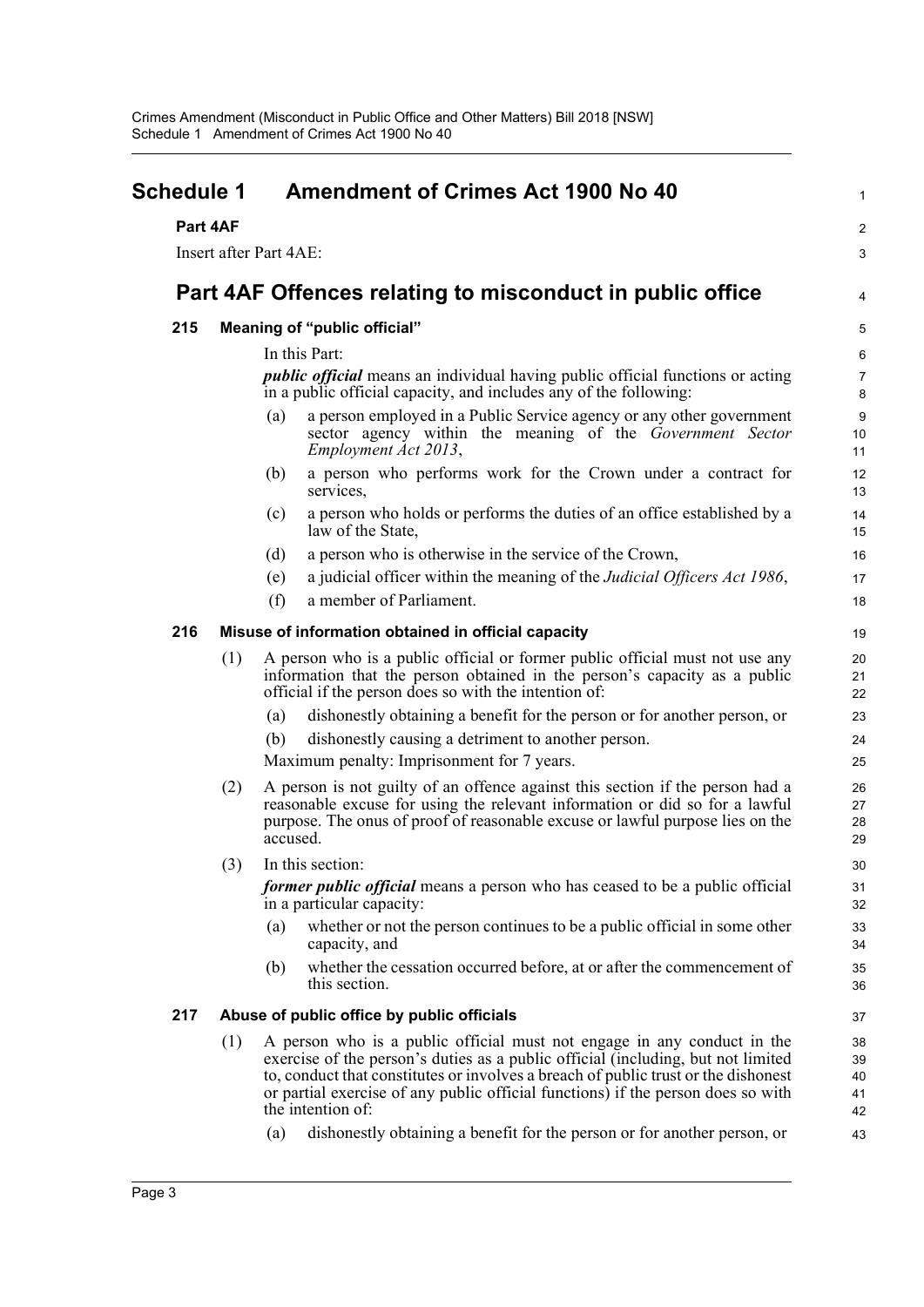|     |     | (b)<br>dishonestly causing a detriment to another person.                                                                                                                                                                                                                                                                                                                 | $\mathbf{1}$                          |  |  |
|-----|-----|---------------------------------------------------------------------------------------------------------------------------------------------------------------------------------------------------------------------------------------------------------------------------------------------------------------------------------------------------------------------------|---------------------------------------|--|--|
|     | (2) | A person who is a public official must not exercise any influence that the<br>person has in the person's capacity as a public official if the person does so<br>with the intention of:                                                                                                                                                                                    | $\overline{2}$<br>3<br>$\overline{4}$ |  |  |
|     |     | dishonestly obtaining a benefit for the person or for another person, or<br>(a)                                                                                                                                                                                                                                                                                           | 5                                     |  |  |
|     |     | dishonestly causing a detriment to another person.<br>(b)                                                                                                                                                                                                                                                                                                                 | 6                                     |  |  |
|     | (3) | A person is not guilty of an offence against this section if the person had a<br>reasonable excuse for engaging in the relevant conduct or for the relevant<br>exercise of influence or did so for a lawful purpose. The onus of proof of<br>reasonable excuse or lawful purpose lies on the accused.                                                                     | 7<br>8<br>9<br>10                     |  |  |
|     |     | Maximum penalty: Imprisonment for 7 years.                                                                                                                                                                                                                                                                                                                                | 11                                    |  |  |
| 218 |     | Abuse of public office where public official has pecuniary interest                                                                                                                                                                                                                                                                                                       | 12                                    |  |  |
|     | (1) | A person who is a public official must not, in the performance or discharge of<br>the functions of the person's office or employment, act in any matter in<br>relation to which the person, directly or indirectly, has any pecuniary interest<br>if the person does so with the intention of:                                                                            | 13<br>14<br>15<br>16                  |  |  |
|     |     | dishonestly obtaining a benefit for the person or for another person, or<br>(a)                                                                                                                                                                                                                                                                                           | 17                                    |  |  |
|     |     | (b)<br>dishonestly causing a detriment to another person.                                                                                                                                                                                                                                                                                                                 | 18                                    |  |  |
|     |     | Maximum penalty: Imprisonment for 7 years.                                                                                                                                                                                                                                                                                                                                | 19                                    |  |  |
|     | (2) | For the purposes of this section, a <i>pecuniary interest</i> is an interest that a person<br>has in a matter because of a reasonable likelihood or expectation of<br>appreciable financial gain or loss to the person.                                                                                                                                                   | 20<br>21<br>22                        |  |  |
|     | (3) | For the purposes of this section, a person has a pecuniary interest in a matter<br>if the pecuniary interest is the interest of:                                                                                                                                                                                                                                          | 23<br>24                              |  |  |
|     |     | (a)<br>the person, or                                                                                                                                                                                                                                                                                                                                                     | 25                                    |  |  |
|     |     | (b)<br>the person's spouse or de facto partner or a relative of the person, or a<br>partner or employer of the person, or                                                                                                                                                                                                                                                 | 26<br>27                              |  |  |
|     |     | a company or other body of which the person, or a nominee, partner or<br>(c)<br>employer of the person, is a member.<br>Note. "De facto partner" is defined in section 21C of the Interpretation Act 1987.                                                                                                                                                                | 28<br>29<br>30                        |  |  |
|     |     |                                                                                                                                                                                                                                                                                                                                                                           |                                       |  |  |
| 219 |     | <b>Bribery of public officials</b>                                                                                                                                                                                                                                                                                                                                        | 31                                    |  |  |
|     | (1) | A person must not dishonestly provide a benefit to another person, or cause a<br>benefit to be provided to another person, if the person does so with the<br>intention of influencing a public official (who may be the other person) in the<br>exercise of the public official's duties as a public official.                                                            |                                       |  |  |
|     | (2) | A person must not dishonestly offer or promise to provide a benefit to another<br>person, or cause an offer or promise of the provision of a benefit to be made to<br>another person, if the person does so with the intention of influencing a public<br>official (who may be the other person) in the exercise of the public official's<br>duties as a public official. | 36<br>37<br>38<br>39<br>40            |  |  |
|     | (3) | In a prosecution for an offence against this section, it is not necessary to prove<br>that the accused knew:                                                                                                                                                                                                                                                              | 41<br>42                              |  |  |
|     |     | that the official was a public official, or<br>(a)                                                                                                                                                                                                                                                                                                                        | 43                                    |  |  |
|     |     | that the duties exercised were duties as a public official.<br>(b)                                                                                                                                                                                                                                                                                                        | 44                                    |  |  |
|     |     | Maximum penalty: Imprisonment for 7 years.                                                                                                                                                                                                                                                                                                                                | 45                                    |  |  |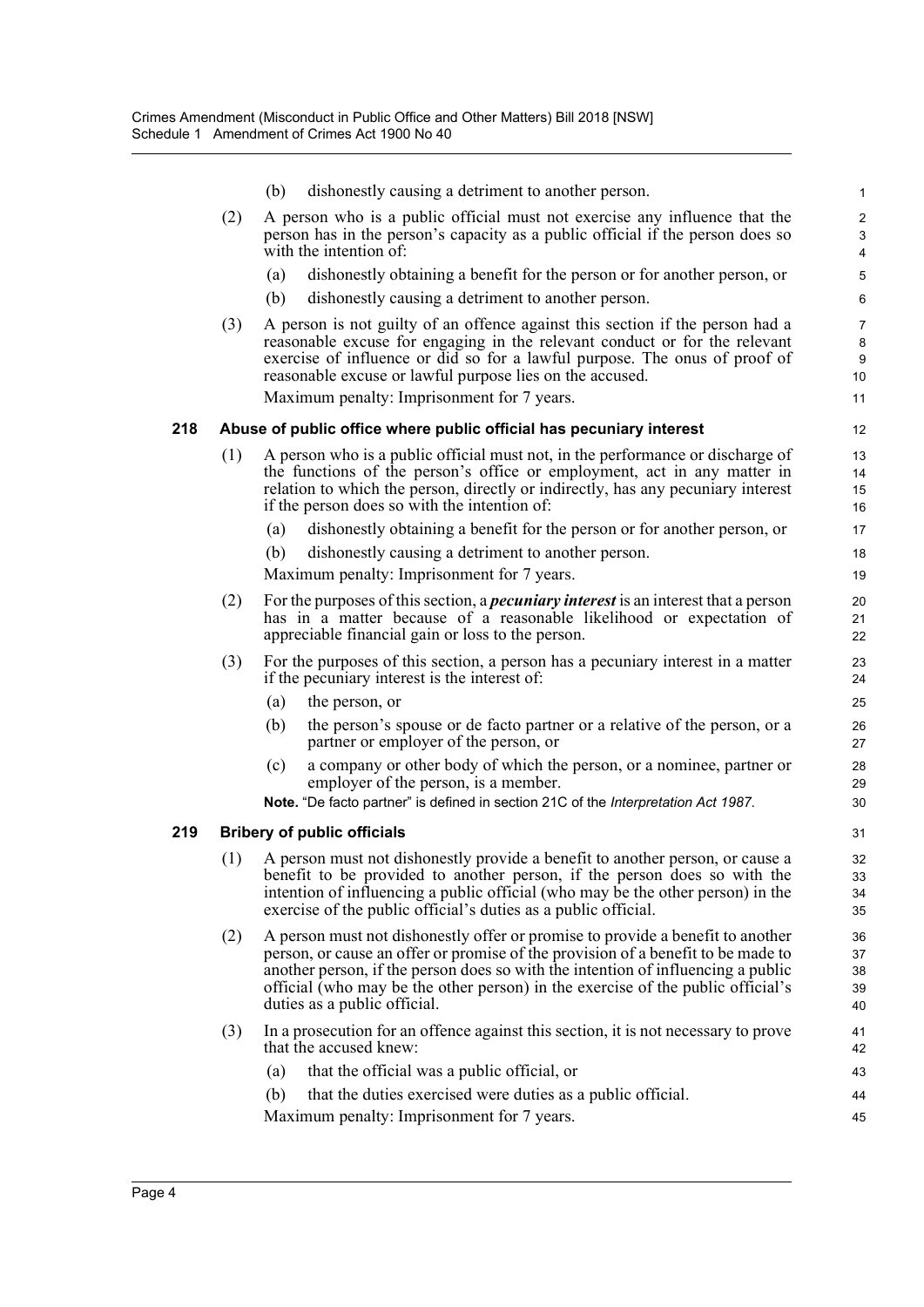#### **220 Public officials accepting bribes**

| 220 |                                                                                                                                                                                                                                                              |     |                                                                                                                                                                             | Public officials accepting bribes                                                                                                                                                                                                                                                                         | 1                          |  |
|-----|--------------------------------------------------------------------------------------------------------------------------------------------------------------------------------------------------------------------------------------------------------------|-----|-----------------------------------------------------------------------------------------------------------------------------------------------------------------------------|-----------------------------------------------------------------------------------------------------------------------------------------------------------------------------------------------------------------------------------------------------------------------------------------------------------|----------------------------|--|
|     | A person who is a public official must not dishonestly ask for, receive or<br>obtain, or dishonestly agree to receive or obtain, any money, property or other<br>benefit of any kind for the person or for another person if the public official<br>does so: |     |                                                                                                                                                                             |                                                                                                                                                                                                                                                                                                           |                            |  |
|     |                                                                                                                                                                                                                                                              | (a) |                                                                                                                                                                             | with the intention that the exercise of the person's duties as a public<br>official will be influenced, or                                                                                                                                                                                                | 6<br>$\overline{7}$        |  |
|     |                                                                                                                                                                                                                                                              | (b) |                                                                                                                                                                             | with the intention of inducing, fostering or sustaining a belief that the<br>exercise of the person's duties as a public official will be influenced.                                                                                                                                                     | 8<br>9                     |  |
|     |                                                                                                                                                                                                                                                              |     |                                                                                                                                                                             | Maximum penalty: Imprisonment for 7 years.                                                                                                                                                                                                                                                                | 10                         |  |
| 221 | Conspiracy to dishonestly influence public officials                                                                                                                                                                                                         |     |                                                                                                                                                                             |                                                                                                                                                                                                                                                                                                           |                            |  |
|     | (1)                                                                                                                                                                                                                                                          |     |                                                                                                                                                                             | A person must not conspire with another person with the intention of<br>dishonestly influencing a public official in the exercise of the official's duties<br>as a public official.                                                                                                                       | 12<br>13<br>14             |  |
|     |                                                                                                                                                                                                                                                              |     |                                                                                                                                                                             | Maximum penalty: Imprisonment for 7 years.                                                                                                                                                                                                                                                                | 15                         |  |
|     | (2)                                                                                                                                                                                                                                                          |     |                                                                                                                                                                             | In a prosecution for an offence against this section, it is not necessary to prove<br>that the accused knew:                                                                                                                                                                                              | 16<br>17                   |  |
|     |                                                                                                                                                                                                                                                              | (a) |                                                                                                                                                                             | that the official was a public official, or                                                                                                                                                                                                                                                               | 18                         |  |
|     |                                                                                                                                                                                                                                                              | (b) |                                                                                                                                                                             | that the duties exercised were duties as a public official.                                                                                                                                                                                                                                               | 19                         |  |
| 222 | Conspiracy to defraud or cause loss or risk of loss to public authorities                                                                                                                                                                                    |     |                                                                                                                                                                             |                                                                                                                                                                                                                                                                                                           |                            |  |
|     | (1)                                                                                                                                                                                                                                                          |     | A person must not conspire with another person with the intention of<br>dishonestly obtaining a gain from a public authority.<br>Maximum penalty: Imprisonment for 7 years. |                                                                                                                                                                                                                                                                                                           |                            |  |
|     | (2)                                                                                                                                                                                                                                                          |     |                                                                                                                                                                             | A person (the <i>relevant person</i> ) must not conspire with another person with the<br>intention of dishonestly causing a loss or risk of loss to a public authority if the<br>relevant person knows or believes that the loss will occur or that there is a<br>substantial risk of the loss occurring. | 24<br>25<br>26<br>27       |  |
|     |                                                                                                                                                                                                                                                              |     |                                                                                                                                                                             | Maximum penalty: Imprisonment for 7 years.                                                                                                                                                                                                                                                                | 28                         |  |
|     | (3)                                                                                                                                                                                                                                                          |     | In a prosecution for an offence against this section, it is not necessary to prove<br>that the accused knew that the public authority was a public authority.               |                                                                                                                                                                                                                                                                                                           |                            |  |
|     | (4)                                                                                                                                                                                                                                                          |     | In this section:                                                                                                                                                            |                                                                                                                                                                                                                                                                                                           | 31                         |  |
|     |                                                                                                                                                                                                                                                              |     |                                                                                                                                                                             | <i>public authority</i> includes the following:                                                                                                                                                                                                                                                           | 32                         |  |
|     |                                                                                                                                                                                                                                                              |     |                                                                                                                                                                             | (a) a Public Service agency or any other government sector agency within<br>the meaning of the <i>Government Sector Employment Act 2013</i> ,                                                                                                                                                             | 33<br>34                   |  |
|     |                                                                                                                                                                                                                                                              | (b) |                                                                                                                                                                             | a statutory body representing the Crown,                                                                                                                                                                                                                                                                  | 35                         |  |
|     |                                                                                                                                                                                                                                                              | (c) |                                                                                                                                                                             | a person or body in relation to whom or to whose functions an account<br>is kept of administration or working expenses, where the account:                                                                                                                                                                | 36<br>37                   |  |
|     |                                                                                                                                                                                                                                                              |     | (i)                                                                                                                                                                         | is part of the accounts prepared under the <i>Public Finance and</i><br>Audit Act 1983, or                                                                                                                                                                                                                | 38<br>39                   |  |
|     |                                                                                                                                                                                                                                                              |     | (ii)                                                                                                                                                                        | is required by or under any Act to be audited by the<br>Auditor-General, or is one with respect to which the<br>Auditor-General has powers under any law, or may exercise<br>powers under a law relating to the audit of accounts if requested<br>to do so by a Minister of the Crown,                    | 40<br>41<br>42<br>43<br>44 |  |
|     |                                                                                                                                                                                                                                                              | (d) |                                                                                                                                                                             | a local government authority.                                                                                                                                                                                                                                                                             | 45                         |  |
|     |                                                                                                                                                                                                                                                              |     |                                                                                                                                                                             |                                                                                                                                                                                                                                                                                                           |                            |  |